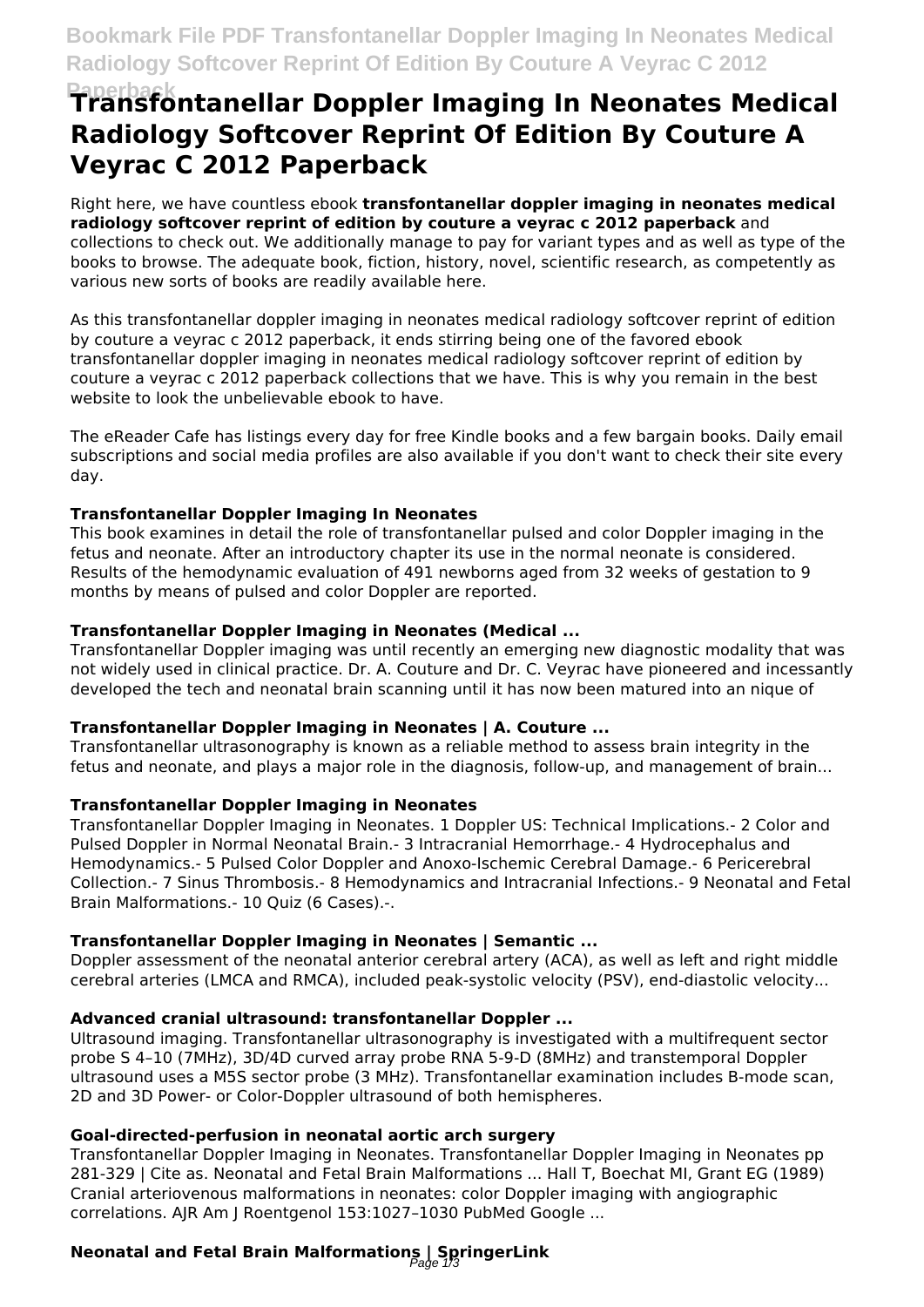## **Bookmark File PDF Transfontanellar Doppler Imaging In Neonates Medical Radiology Softcover Reprint Of Edition By Couture A Veyrac C 2012**

**Paperback** MR imaging offers the advantages of multiplanar and multiphase imaging, high contrast resolution and lack of ionizing radiation, making it the preferred modality over computed tomography (CT) for infants requiring contrast-enhanced imaging of the liver. Examinations in infants should be tailored for their small size, with use of 3-T imaging as ...

#### **Hepatic Imaging in Neonates and Young Infants: State of ...**

Sonographic features of meningitis. Sonographic abnormalities are present in approximately 65% of infants with acute bacterial meningitis [3, 16–22].However, the frequency of imaging abnormalities in patients with a clinical presentation complicated by persistent seizures, abnormal neurological findings and a deterioration of CSF examination within the first 48 h can be as high as 100% [].

#### **Sonographic findings in bacterial meningitis in neonates ...**

Ultrasound Imaging Trusted Imaging Solutions in New Jersey. Ultrasound imaging (or sonography) is a common and convenient procedure for producing images of the inside of a patient's body. Unlike other radiological procedures, ultrasounds use sound waves—not radiation—to produce images and give doctor's insight into the health of a patient.

#### **Ultrasound Imaging in New Jersey | RWJBarnabas Health**

This book examines in detail the role of transfontanellar pulsed and color Doppler imaging in the fetus and neonates. After an introductory chapter on the technical aspects of Doppler ultrasonography, its use in the normal neonate is considered. Results of the hemodynamic evaluation of 491 newborns aged from 32 weeks of gestation to 9 months by means of pulsed and color Doppler are reported.

#### **Transfontanellar Doppler imaging in neonates (eBook, 2001 ...**

This book examines in detail the role of transfontanellar pulsed and color Doppler imaging in the fetus and neonate. After an introductory chapter its use in the normal neonate is considered. Results of the hemodynamic evaluation of 491 newborns aged from 32 weeks of gestation to 9 months by means of pulsed and color Doppler are reported.

#### **Transfontanellar Doppler Imaging in Neonates - A Couture ...**

This book examines in detail the role of transfontanellar pulsed and color Doppler imaging in the fetus and neonate. After an introductory chapter its use in the normal neonate is considered. Results of the hemodynamic evaluation of 491 newborns aged from 32 weeks of gestation to 9 months by means of pulsed and color Doppler are reported.

#### **Transfontanellar Doppler Imaging in Neonates : A. Couture ...**

Considers in detail the role of transfontanellar Doppler imaging (pulsed and color) both in the normal neonate and in a variety of commonly encountered pathological conditions. This book demonstrates that the technique permits reliable analysis of arterial and venos velocities and detailed evaluation of brain lesions of vascular pathogenesis.

#### **Transfontanellar Doppler imaging in neonates (Book, 2001 ...**

Ultrasonography in Hypoxic-Ischemic Injury. Hypoxic-ischemic injury (HII) of the neonatal brain and subsequent clinical hypoxic-ischemic encephalopathy (HIE) affects 1–3 per 1,000 live births in developed countries and is responsible for a significant burden of morbidity and mortality in the pediatric population [].Different imaging modalities, including ultrasound (US) and magnetic ...

#### **Head Ultrasound in Neonatal Hypoxic-Ischemic Injury and ...**

Ultrasound Med Biol 2000; 26: 1261–1266. Crossref, Medline, Google Scholar; 8 Couture AP. Normal neonatal brain: colour Doppler and pulsed Doppler. In: Couture A, Veyrac C, eds. Transfontanellar Doppler imaging in neonates. Heidelberg, Germany: Springer, 2001; 9–90. Google Scholar; 9 Dean LM, Taylor GA. The intracranial venous system in ...

#### **Normal Doppler Spectral Waveforms of Major Pediatric ...**

This book examines in detail the role of transfontanellar pulsed and color Doppler imaging in the fetus and neonates. After an introductory chapter on the technical aspects of Doppler ultrasonography, its use in the normal neonate is considered.

### **Transfontanellar Doppler Imaging in Neonates | SpringerLink**